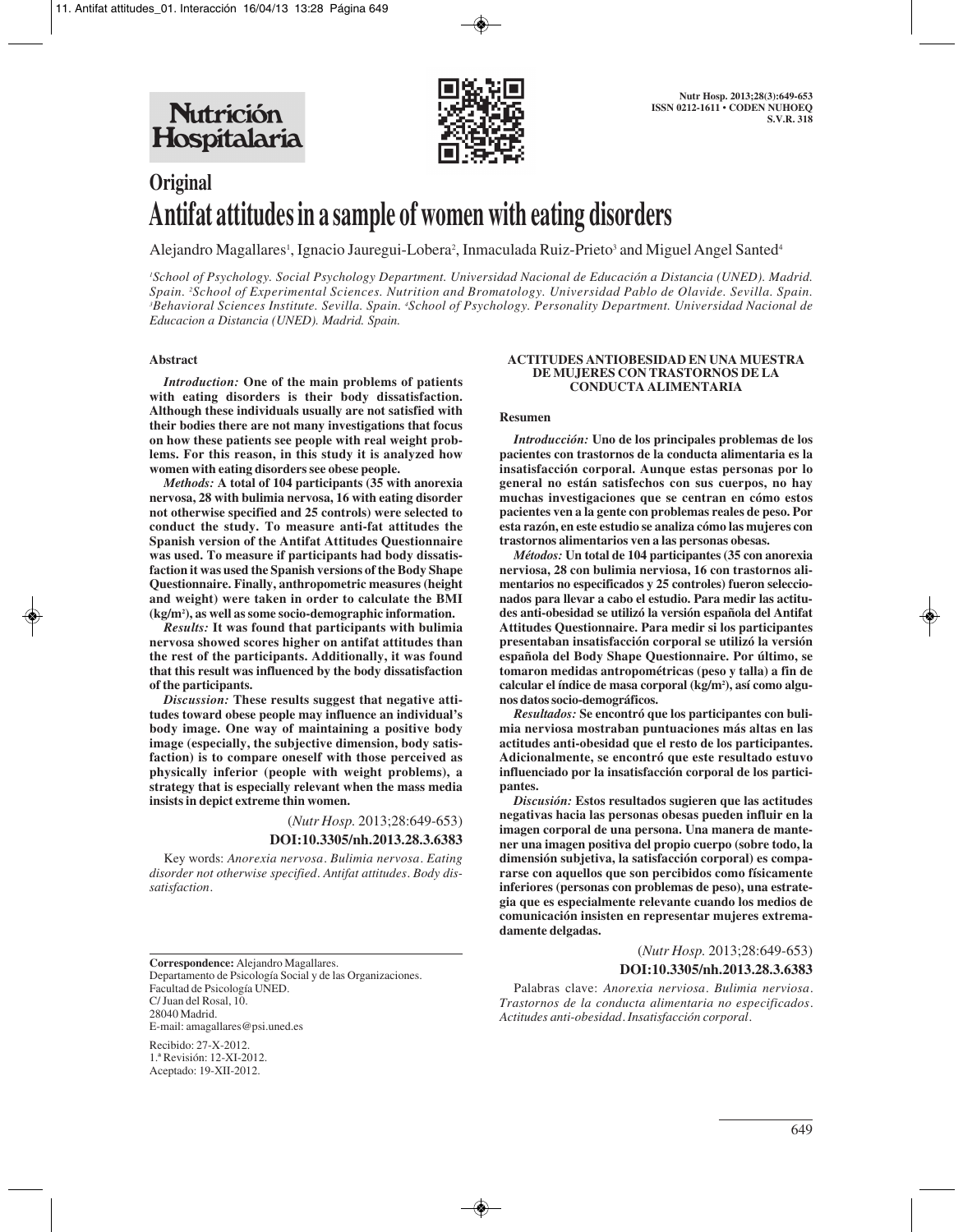# **Abbreviations**

AFA: Antifat attitudes. AN: Anorexia nervosa. ANCOVA: Analysis of covariance. ANOVA: Analysis of variance. APA: American Psychological Association. BN: Bulimia nervosa. BSQ: Body Shape Questionnaire. CV: Covariates. DSM: Diagnostic and Statistical Manual. DV: Dependent variable. ED: Eating disorders. EDNOS: Eating disorders not otherwise specified. IV: Independent variable. UNED: Universidad Nacional de Educación a Distancia.

# **Introduction**

Eating disorders (ED) can be defined as a disturbance of eating behavior that results in the altered consumption of foods and that affects physical health and psychosocial functioning.1 Eating disorders are frequently found among young women in Western industrialized countries, and are much less common in men. In the last few years this pathology is increasing and there is evidence to suggest that it is women who are at the highest risk of developing ED.2 Anorexia nervosa (AN), bulimia nervosa (BN) and eating disorder not otherwise specified (EDNOS) are the most frequent disorders.3 Anorexia nervosa is an ED characterized by excessive food restriction and irrational fear of gaining weight, and a distorted body self-perception.4 Bulimia nervosa is an ED characterized by binge eating and followed by an attempt to rid oneself of the food consumed (what is called purging, usually by vomiting, taking a laxative or diuretic and/or with excessive exercise).<sup>5</sup> Finally, EDNOS is a category, described in DSM-IV, for disorders of eating that do not meet the criteria for any specific ED.4

Patients with ED usually refuse to gain weight and they have an intense fear of becoming obese.<sup>4</sup> Additionally, it is well established that an excessive dissatisfaction with one's own body as well as the feeling of being too big is one of the most important characteristics of ED.1 For example, some patients with ED are very worried with their own body weight and they overestimate the size of their own body.<sup>6</sup> But if some patients with ED have high body dissatisfaction, how do they see people with real weight problems? Although it is an interesting issue there are not many researches about this topic. For this reason, the aim of the current study is to analyze if patients with ED have negative attitudes toward obese people.

# *Eating disorders and antifat attitudes*

Obesity is a medical condition in which excess body fat produces a negative effect on both psychological

and psychical health.7 Besides the medical problems, it has been found that obese people have to face a strong social rejection and exclusion because of their weight in several social areas,<sup>8</sup> as shown by a number of studies that suggest that negative attitudes toward obese people are widespread9 and that obese people suffer discrimination in healthcare settings,<sup>10</sup> in the school, $\frac{11}{11}$  in interpersonal relationships, $\frac{12}{11}$  in the mass media13 and in the workplace.14

Antifat attitudes (AFA) refer to the belief that overweight and obese individuals are responsible for their weight.15 Common weight-based stereotypes are, for example, that obese people are lazy or that they are less intelligent.15 However, not many investigations have studied if there is a relationship between ED and rejection to obese people although previous research has suggested that the adoption of a negative stereotype about obese people increases the desire to avoid that negative stereotype.16 For instance, Cramer et al.17 have found that negative attitudes toward people with weight problems influence the decision to restrict food consumption, which suggest that the negative perception of others' bodies may be related to one's own body perception. Additionally, it has been found that eating concerns are positively related with AFA18 which suggest that this type of restrictive behavior is related to the negative perception of other's people bodies. In this line of thinking, recent work around physical appearance issues, body image, and AFA suggests that feelings about one's own appearance may stimulate physical comparisons with obese individuals in order to make one feel better about their own physical appearance<sup>19</sup> which helps to explain why people high concerned in appearance (as ED patients) pay attention to other people bodies. Additionally, it has been found that the thinnest adolescents tend to be more biased toward obese people (see for example, Li et al.<sup>20</sup>). Taken together, these results suggest that may be a relationship between ED and AFA, although there are not any studies about this topic conducted so far. According to the reviewed studies, it would be expected that patients with ED will report more AFA than control participants (people without ED).

# *Body dissatisfaction and eating disorders*

Body image can be defined as the individual experience of the physical self.<sup>21</sup> According to some authors, $2<sup>2</sup>$ body image has three dimensions: the perceptual (related to the perception of one's physical appearance and that involves an estimate of one's weight, size and body shape), the subjective (related to satisfaction or worry about appearance) and finally the behavioral dimension (avoidance of some situations that cause anxiety).

Previous research has found a positive relationship between body dissatisfaction (the subjective dimension of body image) and ED in both cross-sectional<sup>23</sup>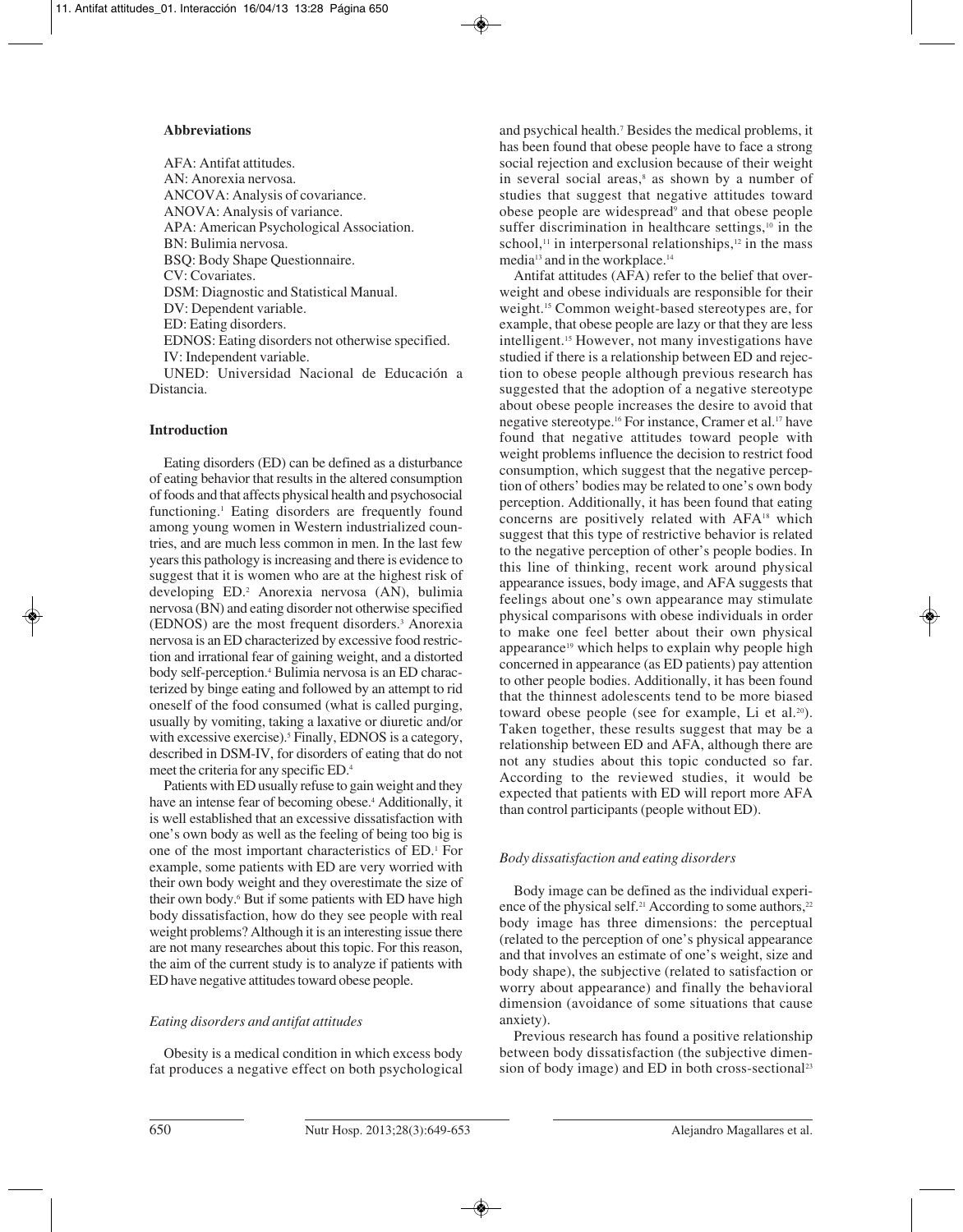and longitudinal studies.<sup>24</sup> Body dissatisfaction has been proved to be an important relapse factor in ED<sup>25</sup> as well as an important risk factor to develop ED.26

In this paper we will focus on the subjective dimension (as it has been said, body dissatisfaction) of body image, because of its relationship with AFA.18,27-30 Taken together, these works have found that participants with high levels of body dissatisfaction reported higher levels of prejudice toward overweight and obese individuals. For example, some studies have found a positive and significant correlation between body dissatisfaction and AFA with both explicit<sup>27</sup> and implicit measures.30 Recently, a study has showed that also women in risk to develop ED report more AFA.31 Although, there are not any studies about it, the reviewed literature suggests that there may be a connection between body dissatisfaction in ED patients and AFA. According to the works presented in this section, it would be expected that patients with ED will report more AFA than control participants (people without clinical problems), especially in those individuals which are more dissatisfied with their own bodies.

To summarize, it is expected that ED patients (AN, BN and EDNOS) will report more AFA than non-clinical individuals, and that this relationship will be influenced by the body dissatisfaction of the participants of the study. According to the reviewed literature17,18 the hypothesis of the current study is that patients with ED will show more AFA compared to a control group (female students without clinical problems). Additionally, it is expected that female participants of the clinical group will report more body dissatisfaction than the control group and that this variable will be related with the AFA reported of the participants.<sup>27,30,31</sup>

# **Methods**

### *Sample*

The sample was composed of 104 women (35 with AN, 28 with BN, 16 with EDNOS and 25 controls). ED patients were selected from the Eating Disorders Unit of the Behavioural Sciences Institute of Sevilla (Spain). Each patient was screened by a multidisciplinary team with extensive experience in ED. Patients were in treatment and the diagnosis was made following the DSM-IV criteria. The participants of the control group were female Spanish students of the UNED (Spanish Open University) who were enrolled in a psychology course and who received extra credit for their participation. It can be seen more information about sample characteristics in table I.

### *Instruments*

To measure anti-fat attitudes we used the Spanish version of the Antifat Attitudes Questionnaire (AFA).15,32

| <b>Table I</b><br>Descriptives (scales from 1 to 7) |       |       |              |         |
|-----------------------------------------------------|-------|-------|--------------|---------|
|                                                     | AN    | BN    | <b>EDNOS</b> | Control |
| Ν                                                   | 35    | 28    | 16           | 25      |
| BMI                                                 |       |       |              |         |
| М                                                   | 19.75 | 23.74 | 22.17        | 21.36   |
| <b>SD</b>                                           | 1.88  | 4.06  | 4.64         | 2.51    |
| Age                                                 |       |       |              |         |
| М                                                   | 23.32 | 23.68 | 25           | 20.16   |
| <b>SD</b>                                           | 7.39  | 8.10  | 11.32        | 1.62    |

AN: Anorexia Nervosa; BMI: Body Mass Index; BN: Bulimia Nervosa; EDNOS: Eating Disorder Not Otherwise Specified.

The AFA ( $\alpha$  = 0.72) evaluates attitudes toward overweight and obese individuals. AFA consists of 7 items scored on a 7-point Likert scale ranging from "strongly disagree" (1) to "strongly agree" (7). A score was computed by averaging the 7 items of the scale. Higher scores on the AFA reflect greater dislike toward obese people.

To measure if participants had body dissatisfaction it was used the Spanish versions of the Body Shape Questionnaire (BSO).<sup>33,34</sup> The BSO ( $\alpha$  = 0.96) consists of 34 items scored on a 7 point Likert scale ranging from "never"  $(1)$  to "always"  $(7)$ . A score was computed by averaging the 34 items of the scale. Higher scores on the BSQ reflect greater concerns about body shape and body dissatisfaction, especially their concerns of feeling fat.

Finally, anthropometric measures (height and weight) were taken in order to calculate the BMI  $(kg/m<sup>2</sup>)$ , as well as some sociodemographic information (socioeconomic status, place where they live, studies).

## **Results**

First of all, an Analysis of Variance (ANOVA) was conducted with AFA as a dependent variable (DV) and ED group (4 levels) as an independent variable (IV) to test if participants with ED have more prejudice toward obese people than the control group. It was found, as it can be seen in table II, that the BN group had the highest scores on the AFA scale and the control groups the lowest. However, the differences were not statically significant  $(F_{1,102} = 2.60, p = 0.56)$ .

| <b>Table II</b><br>ANOVA of AFA (scales from 1 to 7) |      |      |              |         |  |
|------------------------------------------------------|------|------|--------------|---------|--|
|                                                      | AN   | BN   | <b>EDNOS</b> | Control |  |
| N                                                    | 35   | 28   | 16           | 25      |  |
| AFA                                                  |      |      |              |         |  |
| М                                                    | 1.96 | 2.47 | 2.10         | 1.70    |  |
| <b>SD</b>                                            | 0.77 | 1.49 | 0.94         | 0.77    |  |

AFA: Antifat Attitudes; AN: Anorexia Nervosa; BN: Bulimia Nervosa; EDNOS: Eating Disorder Not Otherwise Specified.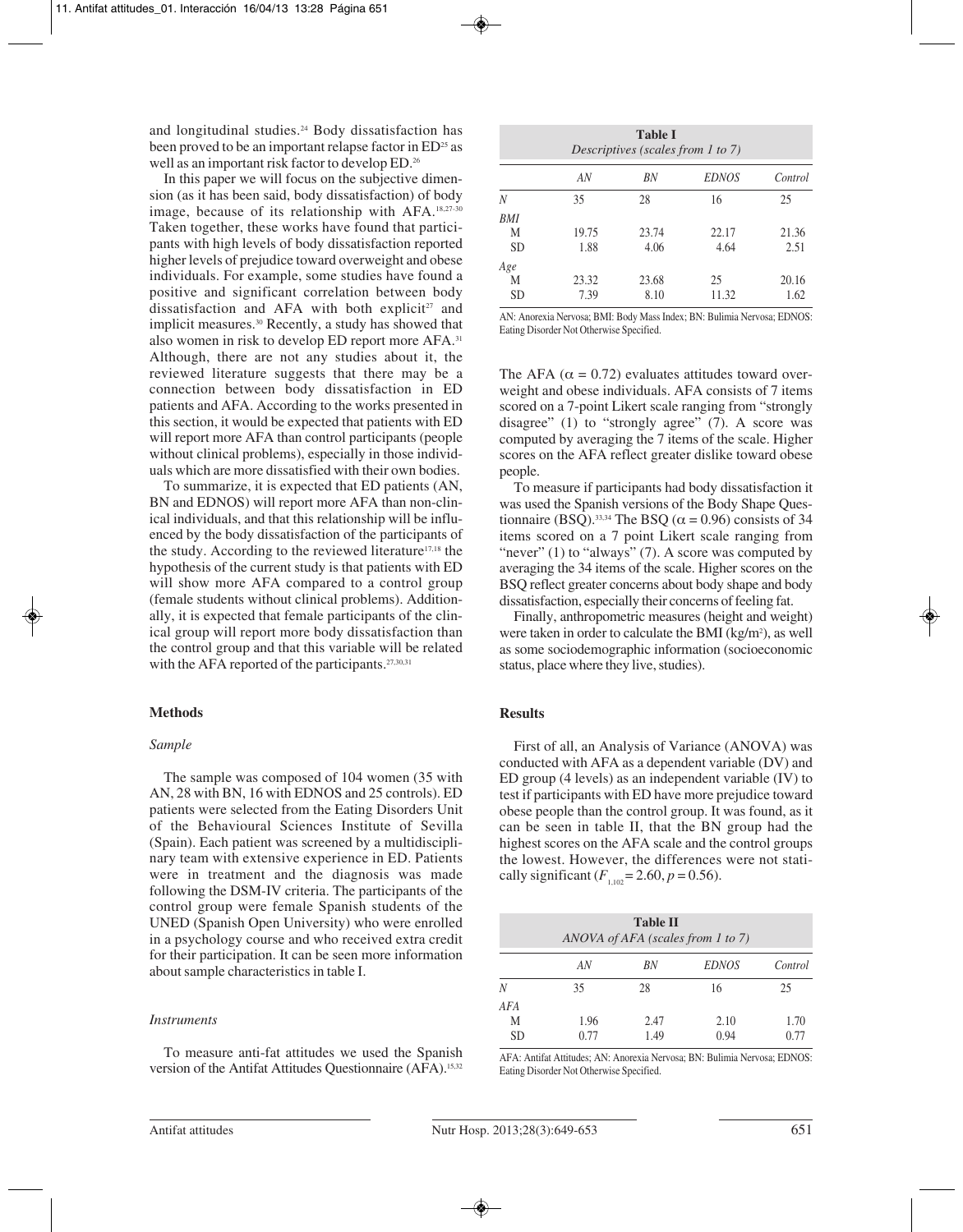| <b>Table III</b><br>ANOVA of BSQ (scales from 1 to 7) |              |              |              |              |
|-------------------------------------------------------|--------------|--------------|--------------|--------------|
|                                                       | AN           | BN           | <i>EDNOS</i> | Control      |
| N                                                     | 35           | 28           | 16           | 25           |
| BSQ<br>M<br><b>SD</b>                                 | 3.46<br>1.80 | 4.62<br>1.88 | 2.89<br>1.57 | 1.75<br>0.50 |

AN: Anorexia Nervosa; BN: Bulimia Nervosa; BSQ: Body Shape Questionnaire; EDNOS: Eating Disorder Not Otherwise Specified.

The next step was to conduct another ANOVA but in this case with the BSQ (body dissatisfaction) as the DV. As it can be seen in table III, the control group had the lowest scores in this scale. The differences were statically significant  $(F_{1,102} = 14.93, p < 0.01)$ . The post hoc test calculated showed that the differences can be found between the control group and the rest of the groups (Tukey tests, *p* < 0.01 except for EDNOS).

Finally, an Analysis of Covariance (ANCOVA) was made. ANCOVA evaluates whether population means of a DV are equal across levels of a categorical IV while statistically controlling for the effects of other continuous variables that are not of primary interest, known as covariates (CV). Therefore, when performing ANCOVA, we are adjusting the DV means to what they would be if all groups were equal on the CV. It was done an ANCOVA with the AFA as the DV and type of ED as the IV, and in this case controlling the effect of body dissatisfaction (BSQ). As it can be seen in table IV, controlling the influence of body dissatisfaction (BSQ) the results are almost the same (see table II) but in this case the differences are statically significant  $(F_{1,102} = 5.23, p < 0.01)$ . The post-hoc tests reveal that differences were found between the BN and control group (Tukey test,  $p < 0.04$ ).

The results allow us to maintain the hypothesis of the current research, because as it has been showed, ED patients (in this case BN participants) report more AFA than the control group, when their body dissatisfaction is controlled statically.

# **Discussion**

In previous AFA investigation,<sup>18,27,,28,30</sup> significant correlations were found between body dissatisfaction,

| <b>Table IV</b><br>ANOVA (scales from 1 to 7) |              |              |              |              |  |
|-----------------------------------------------|--------------|--------------|--------------|--------------|--|
|                                               | AN           | BN           | <b>EDNOS</b> | Control      |  |
| N                                             | 35           | 28           | 16           | 25           |  |
| AFA<br>Μ<br><b>SD</b>                         | 1.95<br>0.79 | 2.47<br>1.49 | 2.10<br>0.94 | 1.70<br>0.77 |  |

AFA: Antifat Attitutdes; AN: Anorexia Nervosa; BN: Bulimia Nervosa; EDNOS: Eating Disorder Not Otherwise Specified.

eating concerns and negative attitudes toward obese people but this study is the first to examine the relationship between ED and AFA in a clinical sample. In the current study it was found that participants with BN had more AFA than the control group, when it was controlled statically the body dissatisfaction of the participants. This result suggest that BN patients have a negative vision of obese individuals which is related to what it has been found in other researches.<sup>35</sup> According to this work, ED patients perceive obese individuals as more anxious, alone, lazy, dependent, submissive, fearing, impulsive or picky than control participants,<sup>35</sup> which is consistent with the current finding presented in this paper.

This result, BN patients reporting more AFA when controlling the effect of body dissatisfaction, was expected according to the reviewed literature. We believe that this result may be explained because people with BN, and ED patients in general, effort hardly to look good, and for that reason may also expect that others should be taking similar care of their own physical image as they do. Because of this, obese people may be seen as deviating from these ideals and for this reason are discriminated against. For instance, Puhl et al.<sup>9</sup> suggest that there is a relationship between internalization of negative weight-based stereotypes and ED. These authors have found that individuals who internalize negative weight-based stereotypes are particularly vulnerable to engage in non-healthy efforts to lose weight. As this last investigation suggests the relationship between how people see themselves (body image) and how they see obese people (AFA) can be bidirectional and future research must be done in order to clarify the nature of this relationship. In other words, it is important to remark that it is unclear whether AFA is an antecedent concomitant or if it is just a consequence of the ED pathology.

However, we believe that these results, consistent with others,<sup>16,17</sup> suggest that negative attitudes toward obese people may influence an individual's body image. According to some authors<sup>19,27</sup> one way of maintaining a positive body image (especially, the subjective dimension, body satisfaction) is to compare oneself with those perceived as physically inferior (people with weight problems), a strategy that is especially relevant when the mass media insists in depict extreme thin women.<sup>36</sup>

The current study is subject to some limitations that deserve mention. First of all, in the research explicit scales has been used in order to measure the prejudice toward obese people (AFA). It would be necessary, for future investigations, to conduct studies with the same goals, using not only explicit scales, but also implicit measures (see for example, Teachman et al.)<sup>37</sup>. In the second place, it is a cross-sectional study. However, only longitudinal studies can provide insight into how ED and AFA interact with different daily life stressful experiences. Despite these limitations, the study provides new data with potential applications.